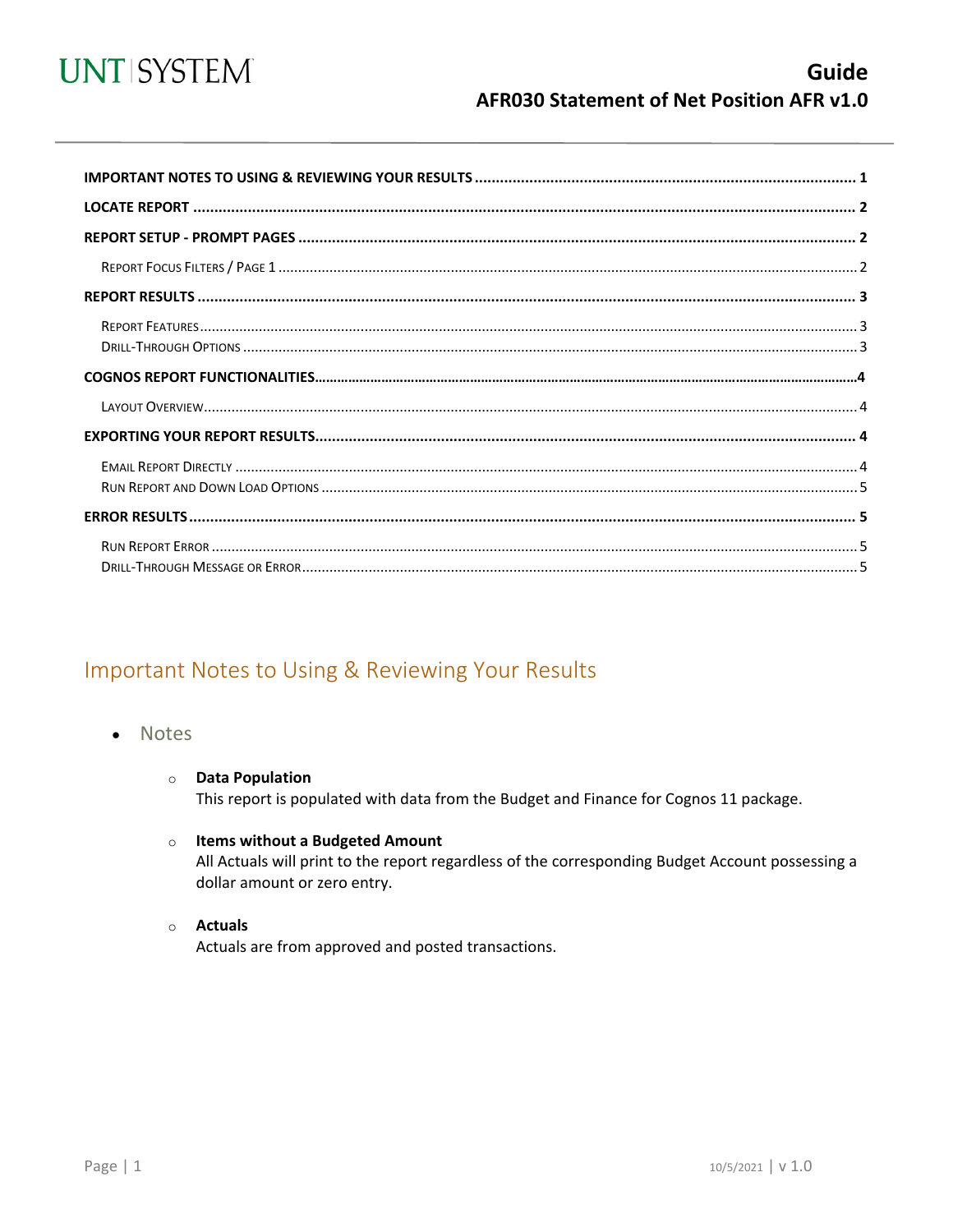### Locate Report

- 1. From the Budget & Planning **[Reporting Page](https://finance.untsystem.edu/reporting)**, locate "AFR030 – [Statement of Net Position](https://cognospd.admin.unt.edu/bi/?pathRef=.public_folders%2FAFR%2BReports%2FAFR030%2B-%2BStatement%2Bof%2BNet%2BPosition%2BAFR) AFR" report
- 2. **Login** to IBM Cognos to run the report.

## Report Setup- Prompt Pages

## Report Setup - Prompt Pages

All initial **Landing Pages** for reports on the Cognos System will appear similar in format. You will have a set of filtering choices based on the source's available data.



1. Select your parameter choices. (Select Report to Run parameter within this report is required).

| Select Report to Run     | You may select only one report to run                                                                                                                                                                |
|--------------------------|------------------------------------------------------------------------------------------------------------------------------------------------------------------------------------------------------|
| <b>Business Unit</b>     | Default will pull "All Business Units" or you may select one or<br>multiple units by which to filter the report. You can click<br><b>Select All to select all choices.</b>                           |
| Fiscal Year              | The budget year automatically fills with the current operating<br>year and you may override if you prefer by typing in the box.                                                                      |
| <b>Accounting Period</b> | This will allow data retrieval thru a particular period entered.<br>You may select one or multiple account periods by which to<br>filter the report. You can click Select All to select all choices. |
| Quarter                  | This will allow data retrieval thru a particular quarter entered.<br>You may select one or multiple quarters by which to filter the<br>report. You can click Select All to select all choices        |
| Exclude Fund             | If you know a particular Fund you would like to filter out,<br>enter here.                                                                                                                           |

2. If you are satisfied with your choices, click the **Finish Button**.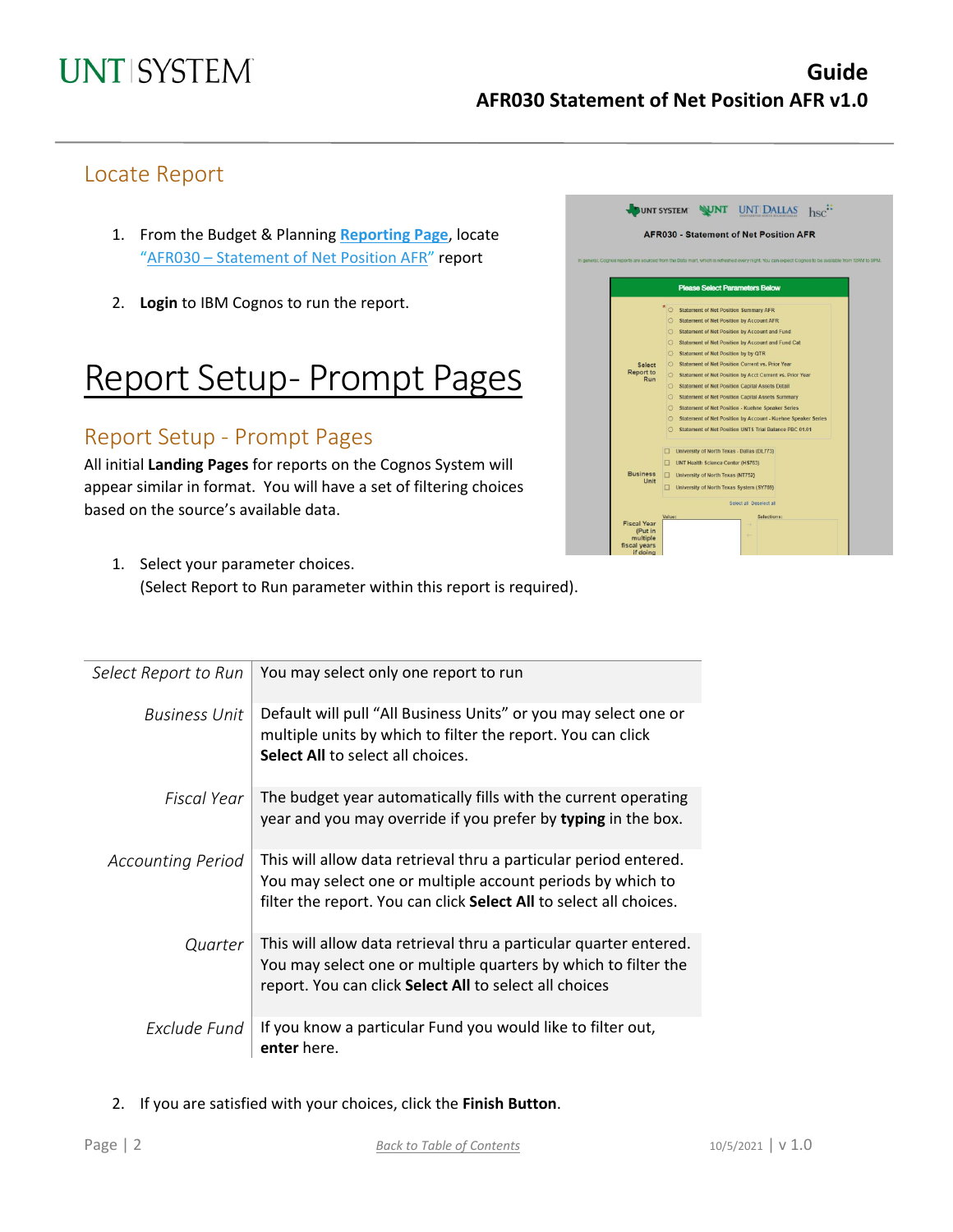## **UNT SYSTEM**

## **Guide AFR030 Statement of Net Position AFR v1.0**

# **Report Results**



### REPORT FEATURES

Totals

- The top left of the report will show the **report selected, Business Unit, Fiscal Year, and Period(s)**
- The left side is organized by **Level A/B/C/D categorization** and the columns are organized by **Business Unit** which then together give results showing the monetary sums of all transactions regarding those Blevels and those functions
- The Totals on the bottom and right are for the totals of the **Business Units** and **A/B/C/D-Levels**

### DRILL-THROUGH OPTIONS

- There are drill-throughs on both the **non-total** rows and the **total** rows
- When clicking one of the non-total rows, it will drill-through to **AFR012 – GL Transaction Details** and show all transactions relevant to the number displayed in the cell you clicked
- When clicked one of the total rows, it will drill-through to **AFR012 – GL Transaction Details** and show all transactions relevant to the numbers displayed in the cell you clicked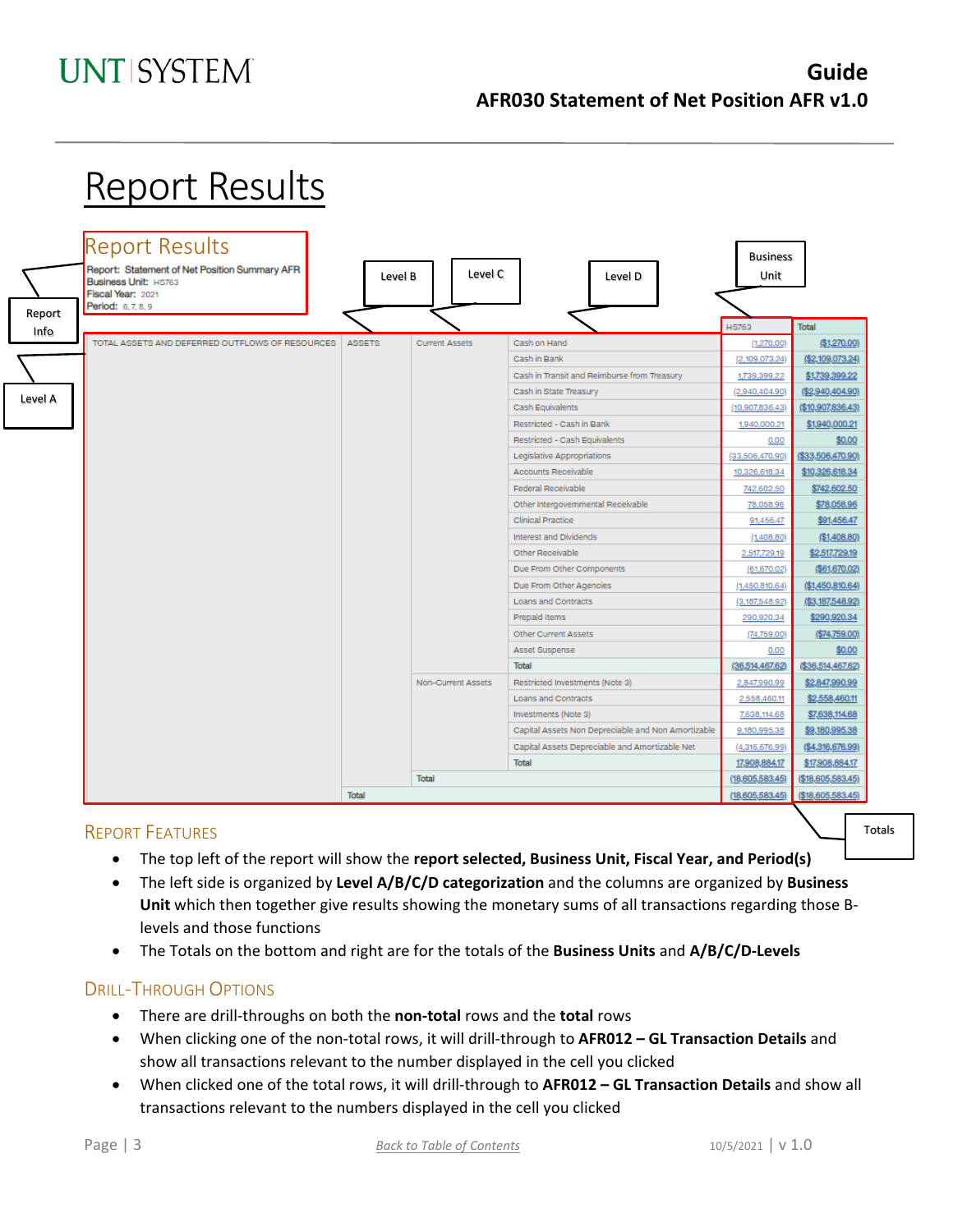## Cognos Report Functionalities

#### LAYOUT OVERVIEW

- Report results are typically displayed in an interactive HTML on screen style.
- Based on your selections, if any, the report will only display results that match your initial filtering choices.
- Reports on screen may combine the Level Number result with the Description for that level in one single column. *(Report results exported to XLS will break these out, see Run Report and Download section below.)*
- If there is an error in your request or no results can be produced, you get a return message showing the parameters you chose that produced these results. *(See th[e Error Results section](#page-4-0) below for more information or to troubleshoot.)*

| C9000 - Suspense<br>and Clearing                                                        | D9100 - Expense<br>Clearing | 91003 - Undistributed P-<br>Card Exp | 649.25        | 649.25          |
|-----------------------------------------------------------------------------------------|-----------------------------|--------------------------------------|---------------|-----------------|
|                                                                                         |                             | 91005 - Undistributed<br>Trav CC Exp | 0.00          | 0.00            |
|                                                                                         |                             | <b>Total</b>                         | 649.25        | 649.25          |
|                                                                                         | Total                       |                                      | 649.25        | 649.25          |
| Total                                                                                   |                             |                                      | 34,170,371.53 | 34,170,371.53   |
| Total                                                                                   |                             |                                      | $\Omega$      | $\underline{0}$ |
| Sep 29, 2021                                                                            |                             | 12:03:59 PM<br>1                     |               |                 |
| <b>Report - Total</b>                                                                   |                             |                                      |               |                 |
| $\overline{\uparrow}$ Top $\uparrow$ Page up $\downarrow$ Page down $\downarrow$ Bottom |                             |                                      |               |                 |
|                                                                                         |                             |                                      |               |                 |

- Use the **"Page Down" Link** at the bottom left to see additional pages (if any).
- Use the **"Bottom" Link** to skip to the last page of **Applied Parameters** where you can review what your filtering choices were on the initial **Prompt Page** selections. Use the **"Top" Link** then to return to your first page.

# Exporting Your Report Results

## Exporting Your Report Results

In the upper left hand or right hand of the toolbar on your screen, you will see options to run report and view your results.

#### EMAIL REPORT DIRECTLY

Click the **"Share"** symbol dropdown (next to the bell) on the upper right hand of the toolbar on your screen to select **"Email".** Fill in the desired email address, any additional information, and your onscreen results will be emailed from within the Cognos program.

|                    |      |  | ∩ | $\bullet$ | 0 |
|--------------------|------|--|---|-----------|---|
| Share              |      |  |   |           |   |
| Send               | Link |  |   |           |   |
| Select a platform: |      |  |   |           |   |
| Email              |      |  |   |           |   |